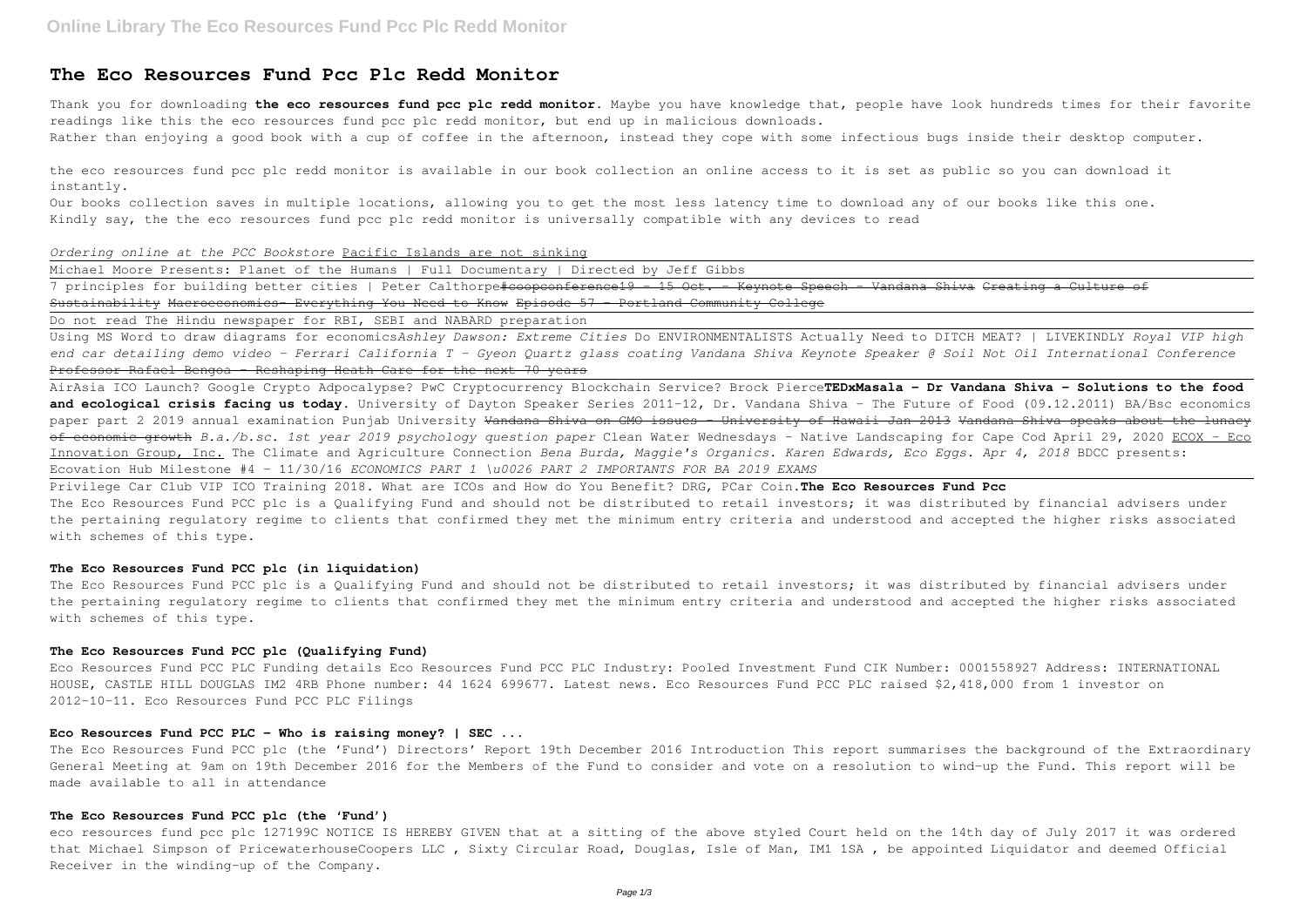# **Online Library The Eco Resources Fund Pcc Plc Redd Monitor**

### **ECO RESOURCES FUND PCC PLC | Overseas Territories and ...**

notice to creditors of first meeting the eco resources fund pcc plc (the "company") 127199c (the "company") isle of man companies act 1931 notice ...

#### **THE ECO RESOURCES FUND PCC PLC | Overseas Territories and ...**

The Eco Resources Fund PCC plc (the 'Fund') Further to my letter dated 5 th October I am writing to further update you with the current position of the Fund. Current Situation Whilst the previously mentioned lending facility is still being pursued, it is proving to be very difficult to secure and it is nowhere near concluded at this time.

#### **14 10 2016 Eco Resources Fund PCC plc Shareholder Update v3**

EcoPlanet Bamboo's Eco Resources Fund PCC to go into liquidation Posted on 30 November 2016 A company called EcoPlanet Bamboo (UK) Ltd launched a "bamboo bond" in 2011. Investors were encouraged to hand over their money, which would be used to establish bamboo plantation in Nicaragua.

The Eco Resources Fund PCC Plc at the Isle of Man High Court. Daily news, documents and intelligence about Offshore Financial Centers and those who conduct business in them that you will not find anywhere else.

#### **EcoPlanet Bamboo's Eco Resources Fund PCC to go into ...**

THE ECO RESOURCES FUND PCC PLC ("the Company") NOTICE is hereby given that an Extraordinary General Meeting of the Company will be held on 16 th January 2017 at Burleigh Manor, Peel Road, Douglas, Isle of Man at 9am for the purpose of considering and, if thought fit, passing the following resolutions to be proposed as an extraordinary ...

Online Library The Eco Resources Fund Pcc Plc Redd MonitorMerely said, the the eco resources fund pcc plc redd monitor is universally compatible when any devices to read. Social media pages help you find new eBooks from BookGoodies, but they also have an email service that will send the free Kindle books to you every day. Page 4/9

#### **BY ORDER OF THE BOARD**

The latest on the Eco Resources Fund PCC. In November 2016, REDD-Monitor reported that the Eco Resources Fund was going into liquidation. On 19 December 2016, the Fund held an Extraordinary General Meeting which included a vote on a resolution about whether the Fund should be wound up. The vote went against the resolution.

method can be every best place within net connections. If you direct to download and install the the eco resources fund pcc plc redd monitor, it is no question simple then, in the past currently we extend the associate to buy and create bargains to download and install the eco resources fund pcc plc redd monitor appropriately simple! We are a general bookseller, free access download ebook.

Free and open company data on Isle of Man company THE ECO RESOURCES FUND PCC PLC (company number 127199C), 60 CIRCULAR ROAD, DOUGLAS, IM1 1SA Need data at scale? Our data is also available via an API & in bulk – and is trusted by 400+ organisations.

The International Stock Exchange provides a responsive and innovative listing facility for companies to raise capital from international investors. Serving the finance centres of Guernsey, Jersey, London, Europe and worldwide.

#### **Premier Group (Isle of Man) Ltd goes into liquidation ...**

#### **Isle of Man FSA v. Eco Resources Fund PCC Plc.: Order ...**

The Eco Resources Fund PCC plc (the 'Fund'). The previous letter to shareholders of the Fund, dated 7 th June 2016, provided shareholders with an update as to the position of the Fund and its intentions in relation to short term and longer term funding. The letter also enclosed a Notice of a

#### **The Eco Resources Fund PCC Plc International House, Castle ...**

#### **The Eco Resources Fund Pcc Plc Redd Monitor**

#### **The Eco Resources Fund Pcc Plc Redd Monitor**

#### **THE ECO RESOURCES FUND PCC PLC :: Isle of Man ...**

#### **Listed Securities - The International Stock Exchange**

The Eco Resources Fund PCC plc (the 'Fund') Update Further to my letter dated 14th October I am writing to update you with the current position of the